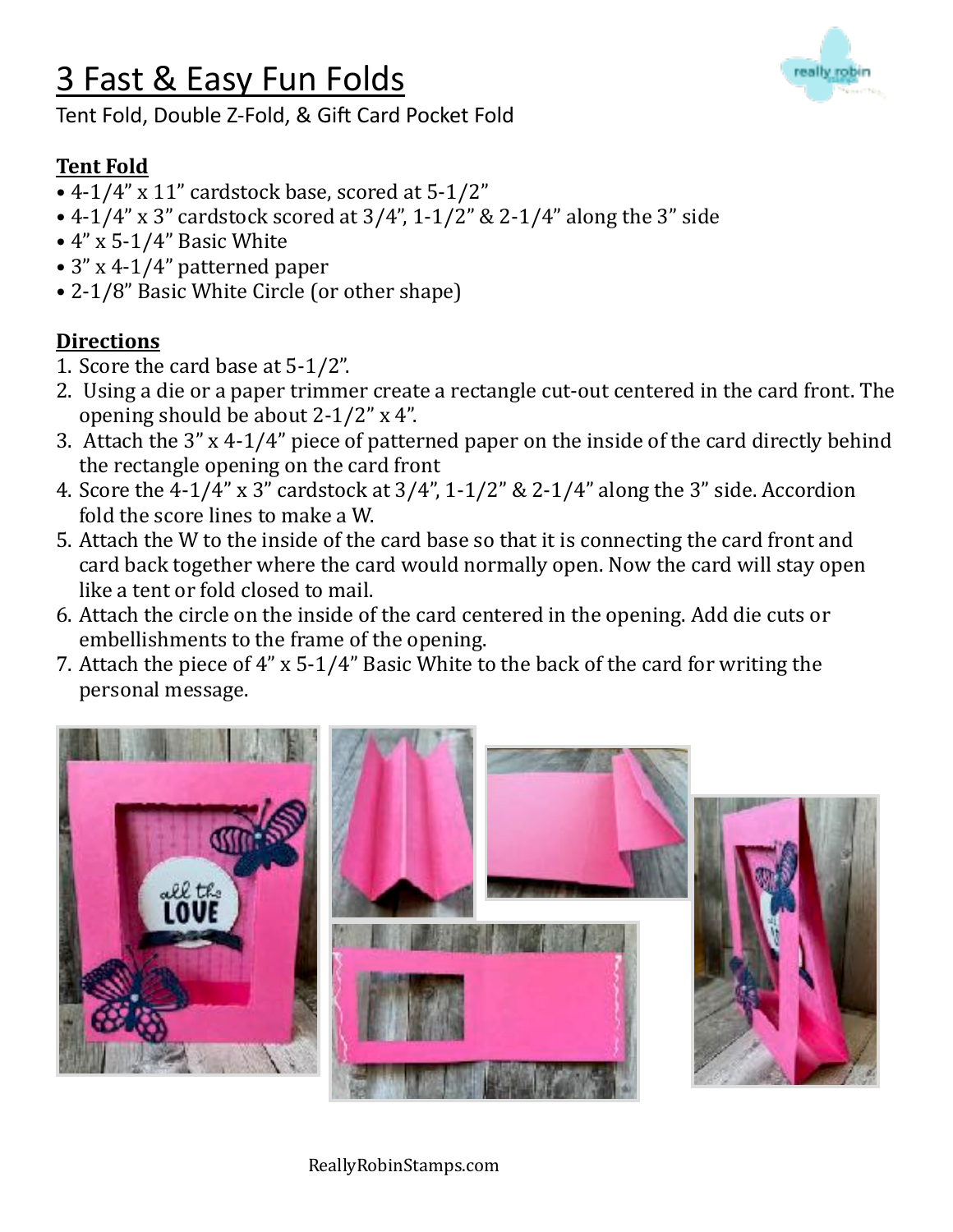# 3 Fast & Easy Fun Folds

Tent Fold, Double Z-Fold, & Gift Card Pocket Fold



- 4-1/4" x 11" cardstock base, scored at  $2-3/4$ " &  $5-1/2$ "
- 3-3/4" x 10-1/2" cardstock scored at  $5$ " &  $7-3/4$ "
- $3-1/2$ " x  $2-1/2$ " Basic White
- $3-1/2$ " x 2-1/2" patterned paper
- $\cdot$  1-1/4" x 3 patterned paper
- 3" x 3" patterned paper

## **Directions**

- 1. Score the card base at  $2-3/4$ " &  $5-1/2$ ". Fold card base in half on the  $5-1/2$ " score line then fold on the 2-3/4" line in the opposite direction. This creates a loose "Z" fold.
- 2. Score the  $3-3/4$ " x  $10-1/2$ " cardstock at  $5$ " &  $7-3/4$ ". Fold in half on the  $5$ " score line then fold on the  $7-3/4$ " line in the opposite direction. Now you have  $2$  "Z"s.
- 3. Attack the 2 "Z"s together. The smaller piece attaches on top of the larger one and is flipped over opposite to the larger. The 2 pieces are attached only where they touch each other so that the card opens and closes.
- 4. All of the decorating happens on the  $3-3/4$ " x  $10-1/2$ " piece of cardstock. Attach the 3"  $x 3$ " and  $1-1/4$ "  $x 3$  patterned paper on the front. Attach the two  $3-1/2$ "  $x 2-1/2$ " pieces on the inside. The Basic White piece will be where the inside greeting and personal message are placed.
- 5. Decorate the card front as desired.



ReallyRobinStamps.com